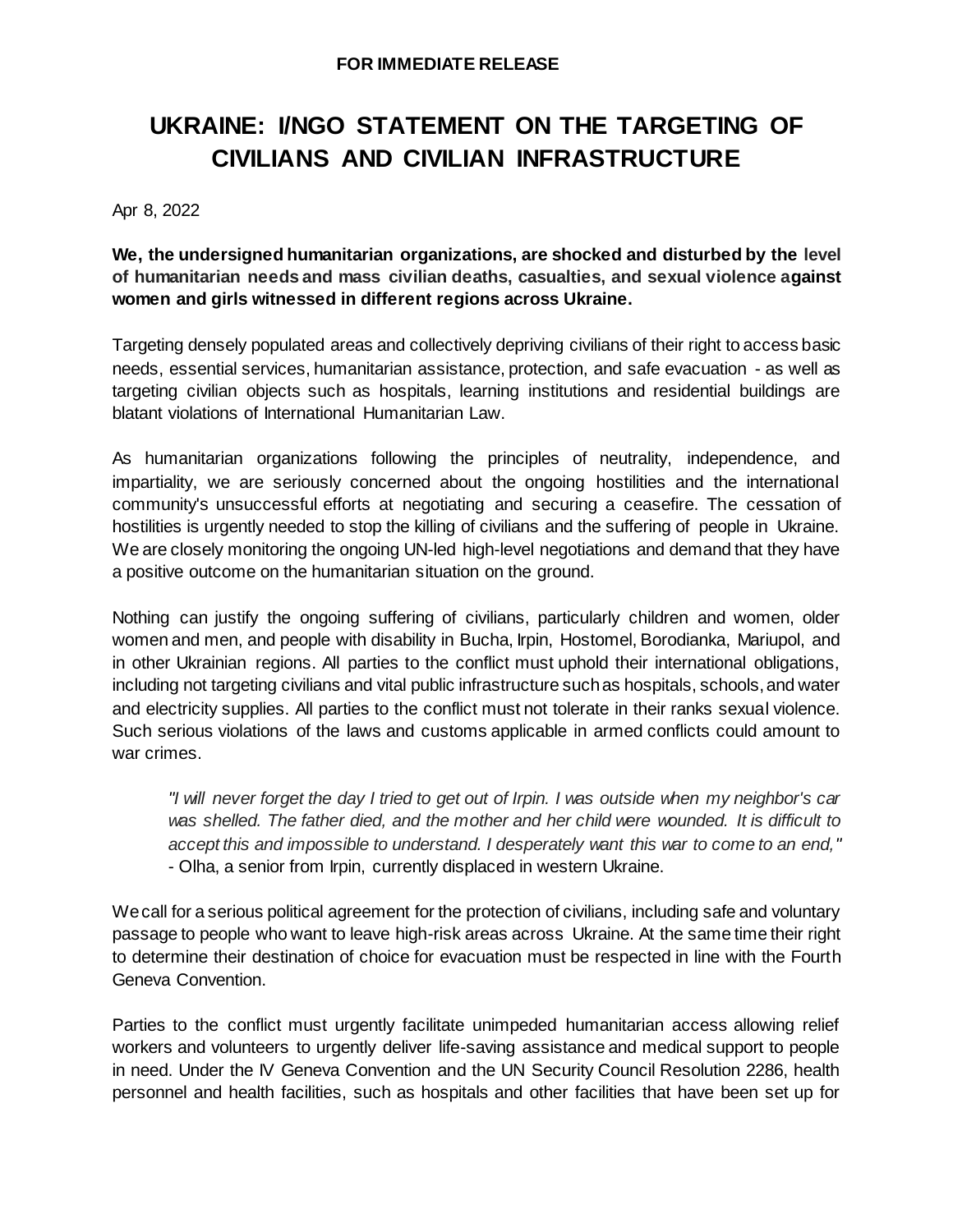## **FOR IMMEDIATE RELEASE**

medical purposes, must be respected and protected in all circumstances. Medical units may not be attacked and access to them may not be limited. 

The international community, including the UN Security Council and the UN General Assembly, must take sterner measures to bring hostilities to an end, and reaffirm faith in fundamental human rights and conditions under which respect for the obligations from treaties and other sources of international law can be maintained.

## **We add to and reiterate our demands from [March 4, 2022:](https://reliefweb.int/report/ukraine/joint-ingo-statement-humanitarian-protection-and-access-ukraine-enruuk)**

- An immediate cessation of hostilities and targeting of civilians, civilian objects and infrastructure;
- All parties to the conflict must abide by **International Humanitarian Law (IHL).** Attacks targeting civilians and public infrastructure, including facilities that are indispensable for the survival of the civilians are prohibited under IHL. At no time should hostilities jeopardize the rights, **well-being and safety of civilians or civilian objects** such as schools, health centers, markets or farmlands, among others;
- Safe and unhindered humanitarian access, including across conflict lines for humanitarian assistance to reach all those in need, particularly those in vulnerable situations, with respect to the independence and neutrality of humanitarian agencies and the protection of humanitarian personnel and volunteers;
- All children have the right to enjoy provisions under the **Convention on the Rights of the Child**, which urges all persons to consider the best interests of the child. During armed conflict, **IHL** provides general protection for children as persons not taking part in hostilities and special protection as particularly vulnerable persons. **Protocol I, Article 77**: "Children shall be the object of special respect and shall be protected against all forms of indecent assault. The parties to the conflict shall provide them with such care and assistance as they may require, whether on account of their age or for any other reason";
- All parties must abide by their obligations under **Security Council resolutions on Children and Armed Conflict**, and prevent the killing and maiming, recruitment, use, sexual exploitation and sexual violence against girls, boys and adolescents who are at risk of suffering the six grave violations against children in conflict;
- All parties to the conflict must recall the fundamental **Principle of Distinction and the Safe Schools Declaration** to ensure the protection of all children and facilities including schools, kindergartens and hospitals where children are present. The full range of duty bearers and armed actors must ensure that children and their caregivers remain safe, regardless of the prevailing circumstances;